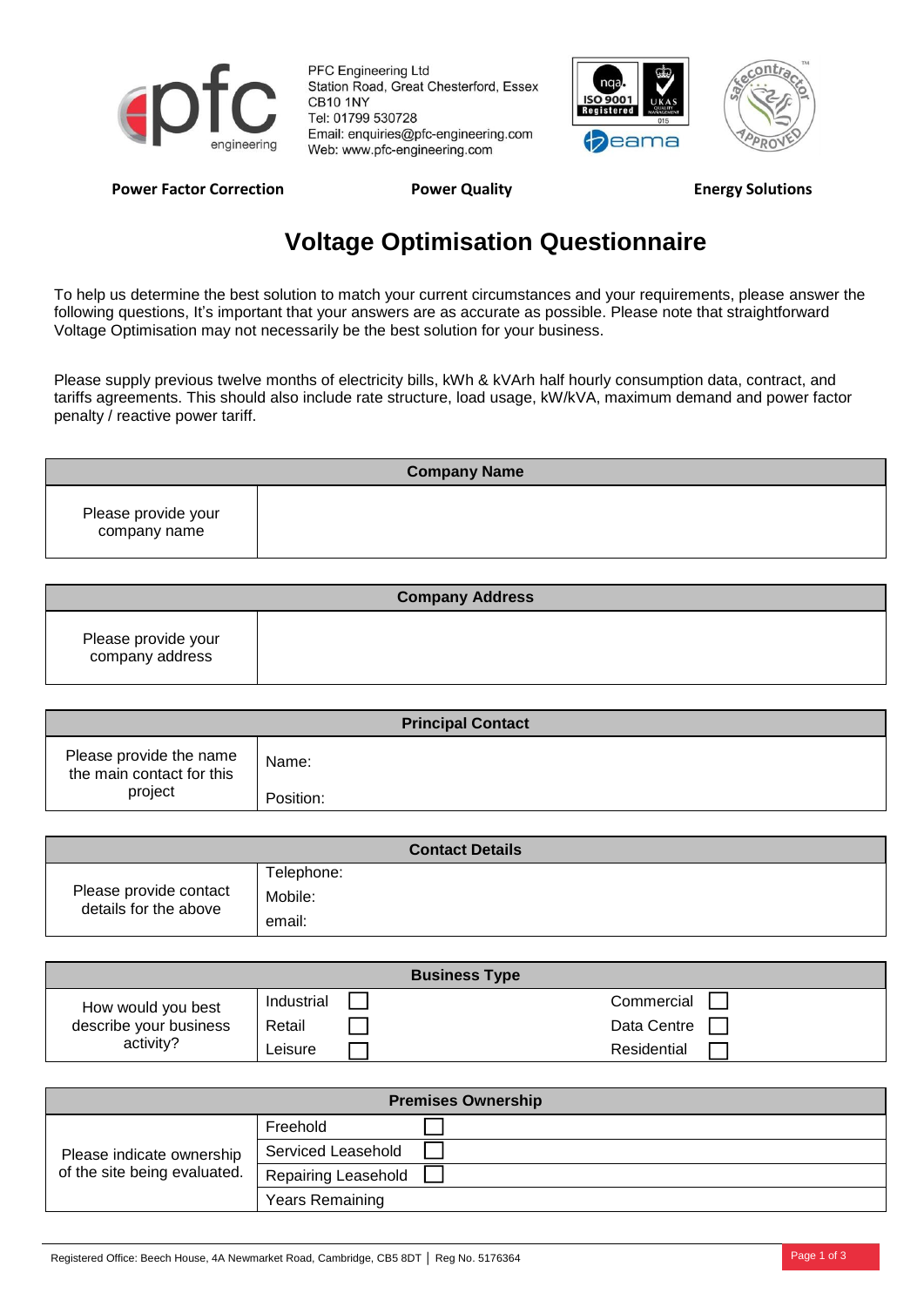|                                                                 | <b>Electricity Supply</b> |  |  |  |
|-----------------------------------------------------------------|---------------------------|--|--|--|
| Is the sites electricity<br>supplied at High or Low<br>Voltage? |                           |  |  |  |

| <b>Supply Transformers</b>                                               |  |  |  |
|--------------------------------------------------------------------------|--|--|--|
| Please list number and<br>rating of any supply<br>transformers (if H.V.) |  |  |  |
|                                                                          |  |  |  |
|                                                                          |  |  |  |

| <b>Power Quality</b>                                                                                    |                       |  |  |
|---------------------------------------------------------------------------------------------------------|-----------------------|--|--|
| Would you say there are<br>any issues with the<br>reliability or quality of your<br>electricity supply? | No.                   |  |  |
|                                                                                                         | Not sure              |  |  |
|                                                                                                         | Yes - being addressed |  |  |
|                                                                                                         | Yes - To be addressed |  |  |

| <b>Proposed Load Increases</b>                                                                                |                        |  |  |
|---------------------------------------------------------------------------------------------------------------|------------------------|--|--|
| Are you aware of any site<br>expansion or alteration<br>plans that could increase<br>your electricity demand? | No                     |  |  |
|                                                                                                               | Not Sure               |  |  |
|                                                                                                               | Yes - (within 5 Years) |  |  |
|                                                                                                               | Yes - $(5$ Years +)    |  |  |

| <b>Additional Load</b>                                                                      |  |  |  |
|---------------------------------------------------------------------------------------------|--|--|--|
| If you ticked Yes to the<br>above question, please<br>provide details of additional<br>load |  |  |  |

| <b>Existing Site Voltage</b>                                         |            |          |            |
|----------------------------------------------------------------------|------------|----------|------------|
| If known, please indicate<br>the existing voltage levels<br>on site. | Front End: | Far End: | Volt Drop: |

|                                                   |                                   | <b>Load Characteristics 1</b> |                                                               |   |
|---------------------------------------------------|-----------------------------------|-------------------------------|---------------------------------------------------------------|---|
| Does your site have any<br>Variable Speed Drives? | No<br>Not Sure<br>Plans to<br>Yes |                               | If YES, please<br>indicate % of total<br>load this equates to | % |

| <b>Load Characteristics 2</b>                                                                |                                   |  |                                                               |   |
|----------------------------------------------------------------------------------------------|-----------------------------------|--|---------------------------------------------------------------|---|
| Does your site have any<br>purely resistive loads<br>(heaters, ovens, humidifiers<br>$etc$ ? | No<br>Not Sure<br>Plans to<br>Yes |  | If YES, please<br>indicate % of total<br>load this equates to | % |